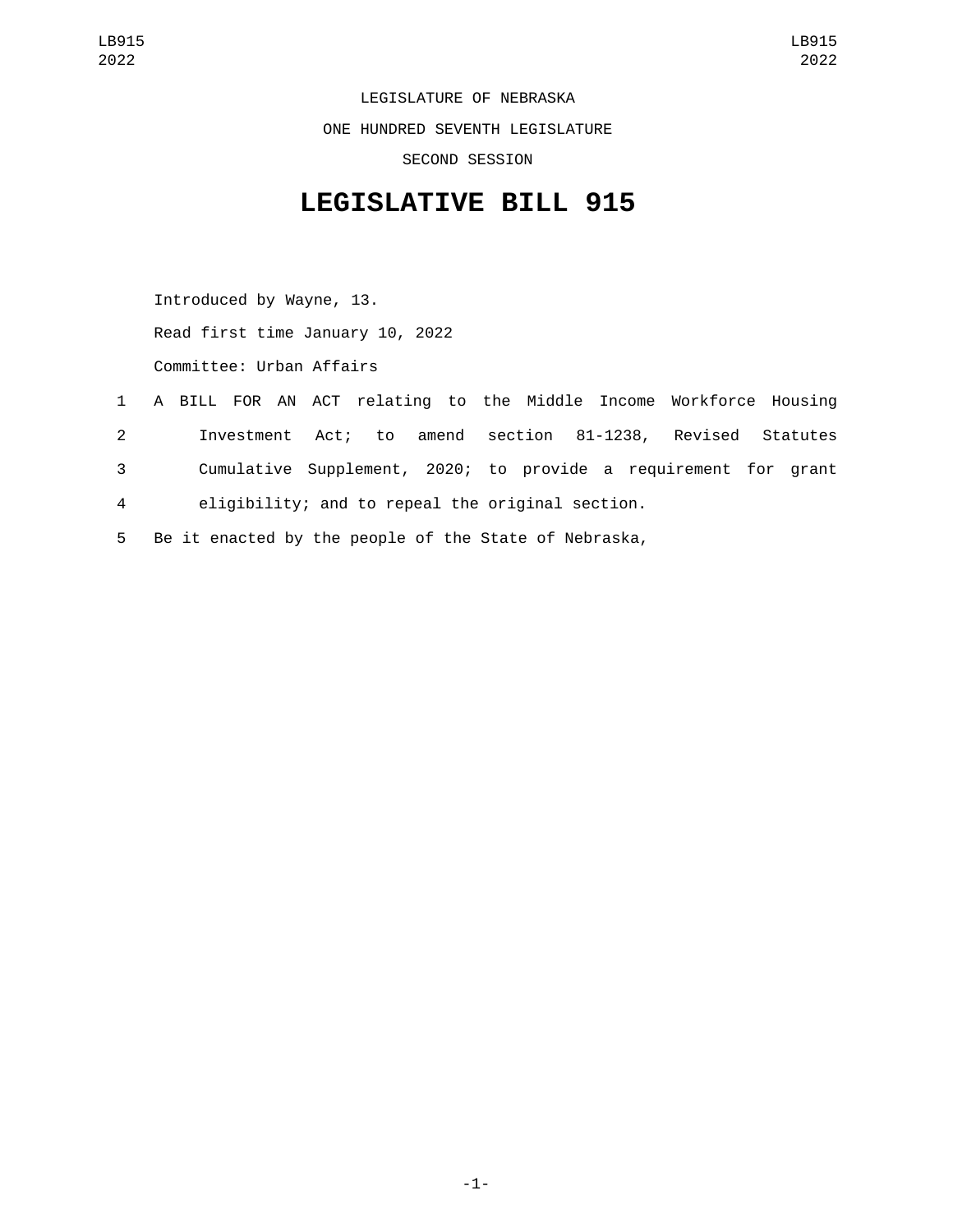Section 1. Section 81-1238, Revised Statutes Cumulative Supplement, 2 2020, is amended to read:

 81-1238 (1) The director shall establish a workforce housing investment grant program to foster and support the development of 5 workforce housing in urban communities.

 (2) A nonprofit development organization may apply to the director for approval of a workforce housing grant for a workforce housing investment fund. The application shall be in a form and manner prescribed by the director. Through fiscal year 2022-2023, grants shall be awarded by the director on a competitive basis until grant funds are no longer available. Grant maximums shall not exceed one million dollars to any one nonprofit development organization over a two-year period, with no more than two million five hundred thousand dollars cumulative for any single grantee through fiscal year 2022-2023. Grants shall require a minimum one-to-one in matching funds to be considered a qualified grant application. Unallocated funds shall be rolled to the next program year. Unallocated funds on June 30, 2025, shall be returned to the Middle 18 Income Workforce Housing Investment Fund.

19 (3) Grants shall be awarded based upon:

 (a) A demonstrated need for additional owner-occupied housing. Need can be demonstrated with a recent housing study or a letter from the planning department of the city in which the fund is intending to operate stating that the proposal is in line with the city's most recent consolidated plan submitted under 24 C.F.R. part 91, subpart D, as such 25 subpart existed on January 1, 2020;

 (b) A neighborhood or community that has a higher-than-state-average 27 unemployment rate;

 (c) A neighborhood or community that exhibits a demonstrated 29 commitment to growing its housing stock;

 (d) Projects that can reasonably be ready for occupancy in a period 31 of twenty-four months; and

-2-